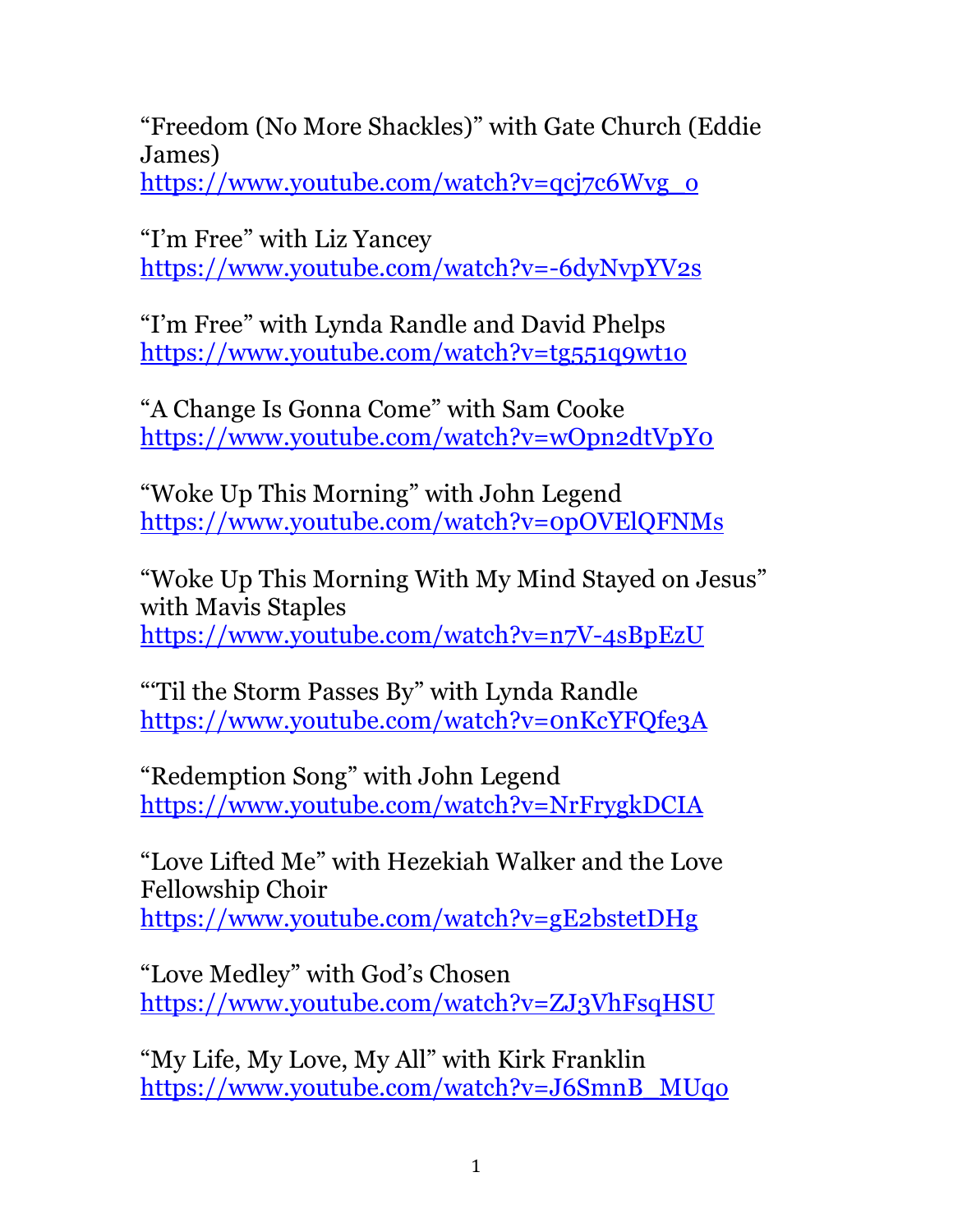"Don't Cry" with Kirk Franklin https://www.youtube.com/watch?v=cnAtsV-fxj4

"Bridge Over Troubled Water" with John Legend https://www.youtube.com/watch?v=WnCHCqYRQFs

"Nobody Like You Lord / He's Able" with Maranda Curtis Willis https://www.youtube.com/watch?v=\_zTda0JnfBA

"Break Every Chain" with Tasha Cobbs https://www.youtube.com/watch?v=6vjlpg9i2Bg

"Glory" with Legend and Common https://www.youtube.com/watch?v=HUZOKvYcx\_o

## **Claiming the Unsearchable Riches of Christ's Love** *Ephesians 3*

Today is Rev. Dr. Martin Luther King, Jr.'s birthday. Happy Birthday, Dr. King! I think that Dr. King would encourage us today with words similar to that of Paul to the Ephesians saying, *"I desire that ye faint not at my tribulations for you, which is your glory," Ephesians 3:13.* 

Just as Paul suffered imprisonment and was sent out of many cities like Ephesus for turning people away from financially enriching idol worship, Martin Luther King, Jr. was arrested 30 times and assassinated while marching for sanitation workers exactly a year after he urged the United States to end its war in Vietnam.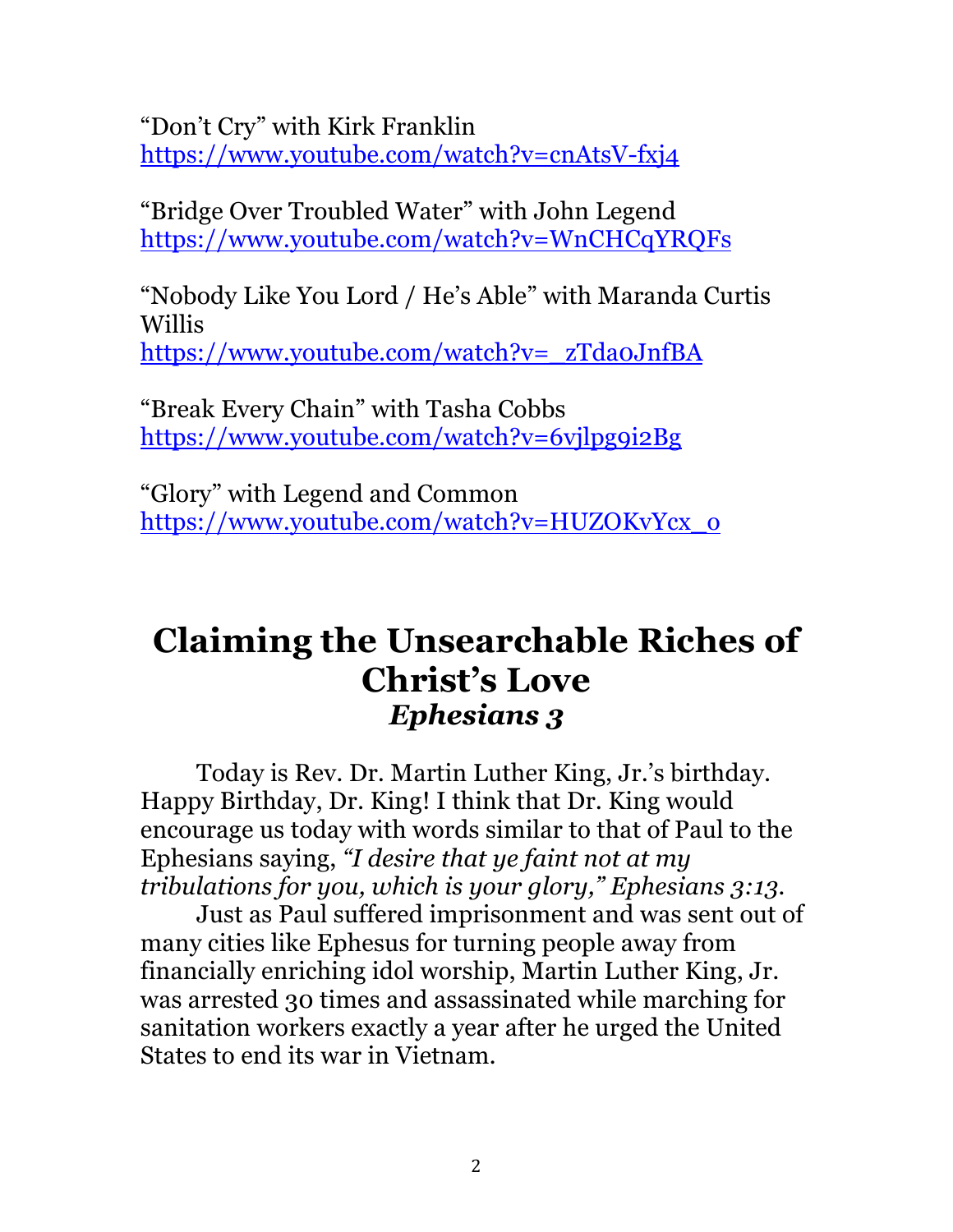We should imagine what it must have been like for Paul to present the Gospel to Gentiles who saw Jews as the bottom rung of the Roman Empire. What could a half Jewish person like Paul have to say to a Gentile about a crucified Jew who Paul claimed could save their lives?

Most people would have overlooked Paul's message because of who he was. This is how President-Elect Donald Trump overlooked Representative John Lewis' criticism that Donald Trump did not legitimately win the election. Donald Trump overlooked the merits of John Lewis' statements about Russian hacking and reminded the country on Twitter that Representative John Lewis represented a district that was unsafe and in bad financial shape. There was no need to hear what he had to say.

But still, I hope that John Lewis speaks out.

Paul believed that despite his race and his own personal sins, God called him to speak out about Jesus Christ. Paul said, *"Unto me, who am less than the least of all saints, is this grace given, that I should preach among the Gentiles the unsearchable riches of Christ." Ephesians 3:8*

Rev. Dr. Martin Luther King, Jr. preached among all Americans the unsearchable riches of Christ, despite how the United States treated black people. Dr. King preached that the United States could truly be born again with the ethic of who Jesus was and how Jesus lived.

Dr. King urged us to live based on love. Dr. King reminded us that Jesus told us *to love our enemies, bless them that curse you, do good to them that hate you, and pray for them that despitefully use you and persecute you, Matthew 5:44.* 

Dr. King spoke of this love as "an overflowing love which seeks nothing in return. Theologians would say that it is the love of God operating in the human heart. So that when one rises to love on this level, he loves men not because he likes them, not because their ways appeal to him, but he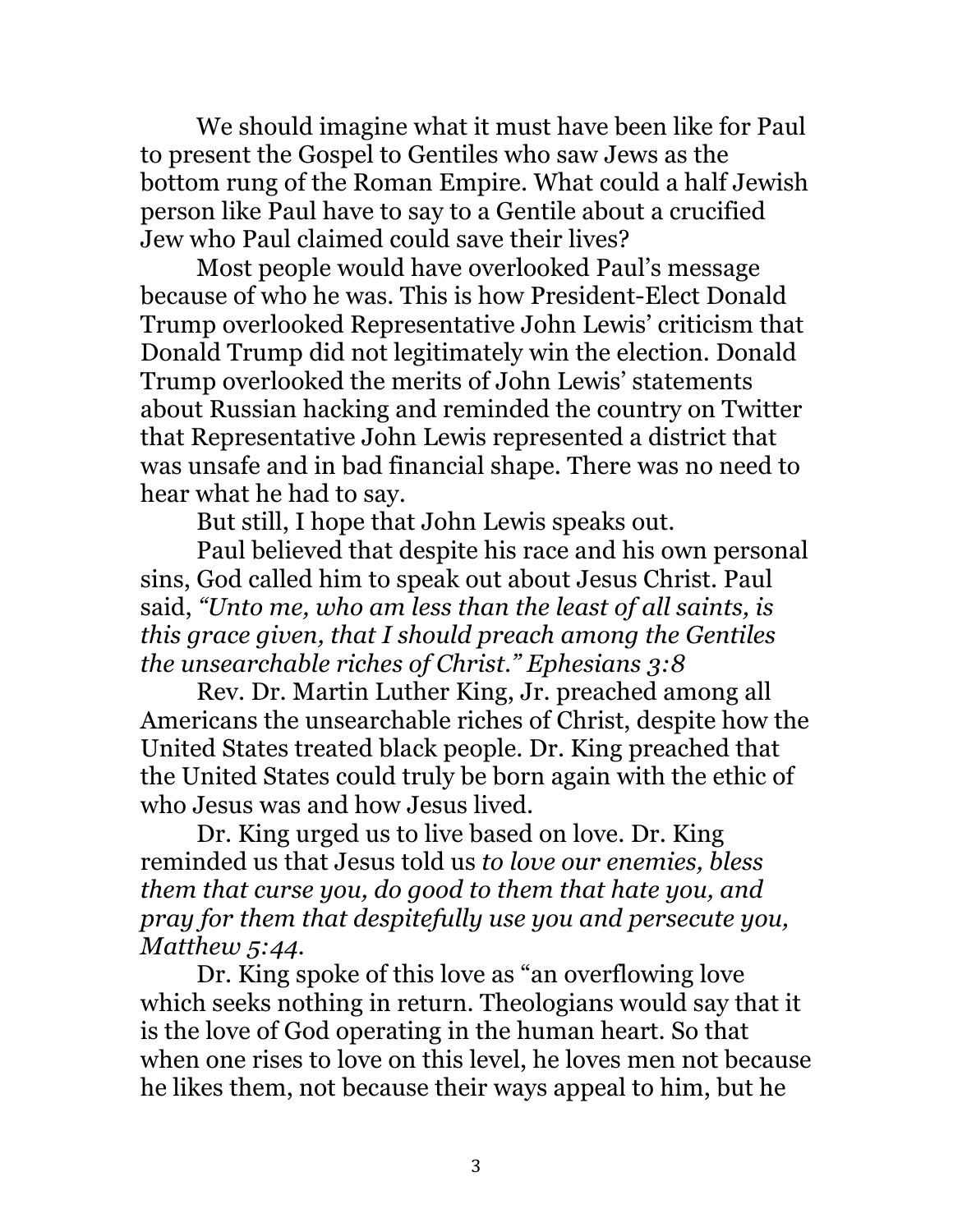loves every man because God loves him. And he rises to the point of loving the person who does an evil deed while hating the deed that the person does." ("Love, Law and Civil Disobedience" in *A Testament of Hope: The Essential Writings and Speeches of Martin Luther King, Jr.,* ed. by James M. Washington, HarperCollins: 1986, pp. 46-47)

Dr. King believed that this love could help people dismantle the systems that oppressed us rather than the misguided people who hurt us. Dr. King said that "one seeks to defeat the unjust system, rather than individuals who are caught in that system….The thing to do is to get rid of the system and thereby create a moral balance within society." (p. 47)

Dr. King believed that nonviolent love could innovate creative solutions in a way that violence and the threat of force could not. Dr Kings said: "[V]iolence says that suffering can be a powerful social force by inflicting suffering on another. The nonviolent say that suffering becomes a powerful social force when you willingly accept that violence on yourself, so that self-suffering stands at the center of the nonviolent movement and the individuals involved are able to suffer in a creative manner, feeling that unearned suffering is redemptive, and that suffering may serve to transform the social situation." (p. 47)

Dr. King acknowledged that not all people are good and respond positively to love. All of us are bad in some ways. But Dr. King said that the "nonviolent resister never lets this idea go, that there is something within human nature that can respond to goodness…. And so the individuals who believe in this movement and who believe in nonviolence and our struggle in the South, somehow believe that even the worst segregationist can become an integrationist."

Dr. King believed in this love in all its ways and thus also believed that love gave us the power and the moral responsibility to refuse to cooperate with evil.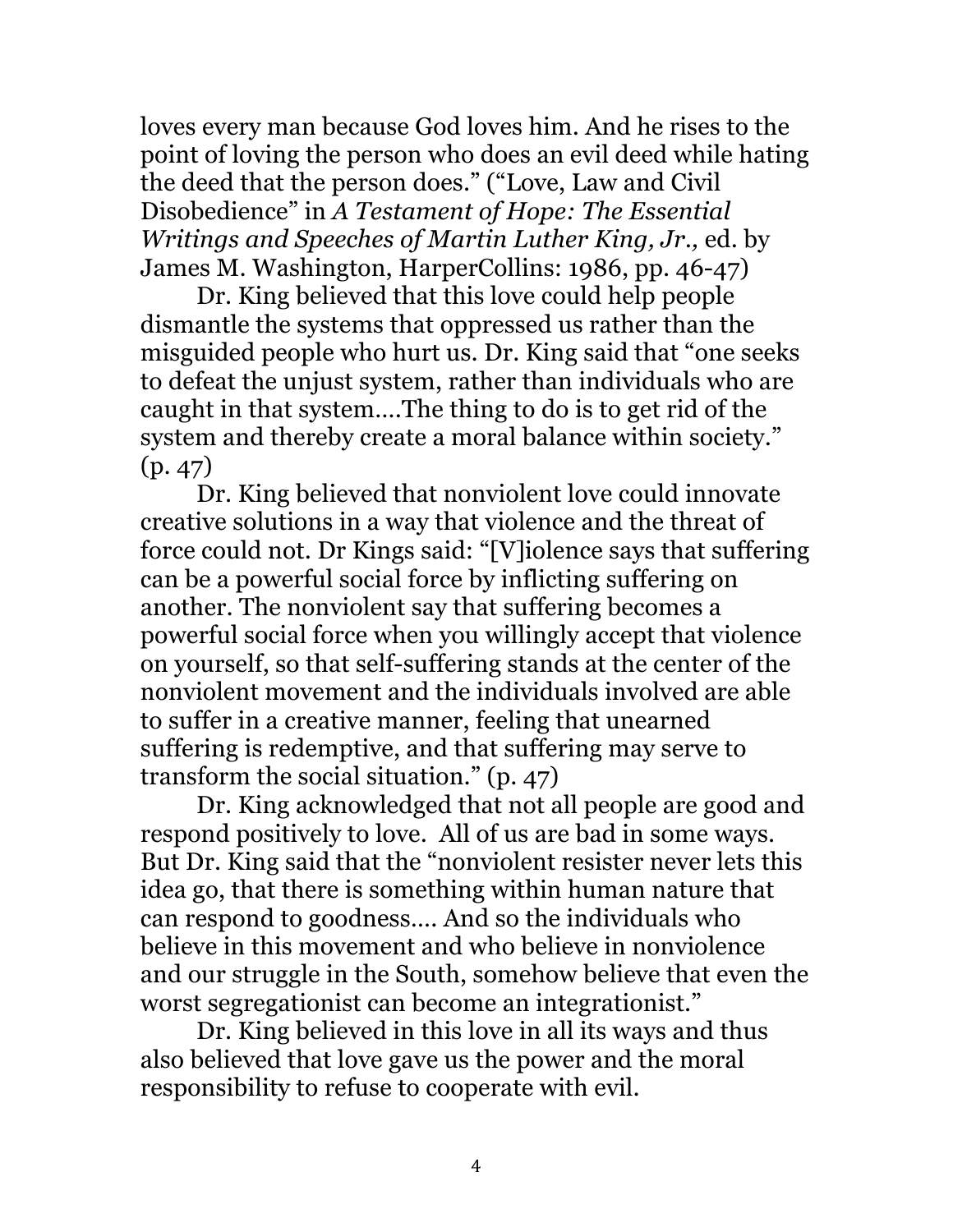"Noncooperation with evil is as much a moral obligation as the cooperation with good." (p. 48)

Like Paul, Dr. King also asserted to everyone in the United States that the victory of Jesus over death on the cross was evidence that God was always on the side of truth and justice. Dr. King said that "[t]hose of us who call the name of Jesus Christ find something at the center of our faith which forever reminds us that God is on the side of truth and justice. Good Friday may occupy the throne for a day, but ultimately it must give way to the triumph of Easter. Evil may so shape events that Caesar will occupy a palace and Christ a cross, but that same Christ arose and split history into A.D. and B.C., so that even the life of Caesar must be dated by his name. Yes, 'the arc of the moral universe is long, but it bends toward justice.' There is something in this universe which justifies William Cullen Bryant in saying, Truth crushed to earth will rise again.'" ("The Current Crisis in Race Relations" in *A Testament of Hope: The Essential Writings and Speeches of Martin Luther King, Jr.,* ed. by James M. Washington, HarperCollins: 1986, p. 88)

Dr. King wanted us to understand that if we ever believed that every life was sacred, we could transform the world. "In Christ there is neither male nor female. In Christ there is neither Communist nor capitalist. In Christ, somehow, there is neither bound nor free. We are all one in Christ Jesus. And when we truly believe in the sacredness of human personality, we won't exploit people, we won't trample over people with the iron feet of oppression, we won't kill anybody." (p. 255)

Love is a powerful force in the unsearchable riches of Christ. Yes, many people shunned Dr. King's ideas and ridiculed his reliance on love and on Jesus.

But look at what Dr. King suffered through to show us. Dr. King suffered through dogs and jail in Birmingham to